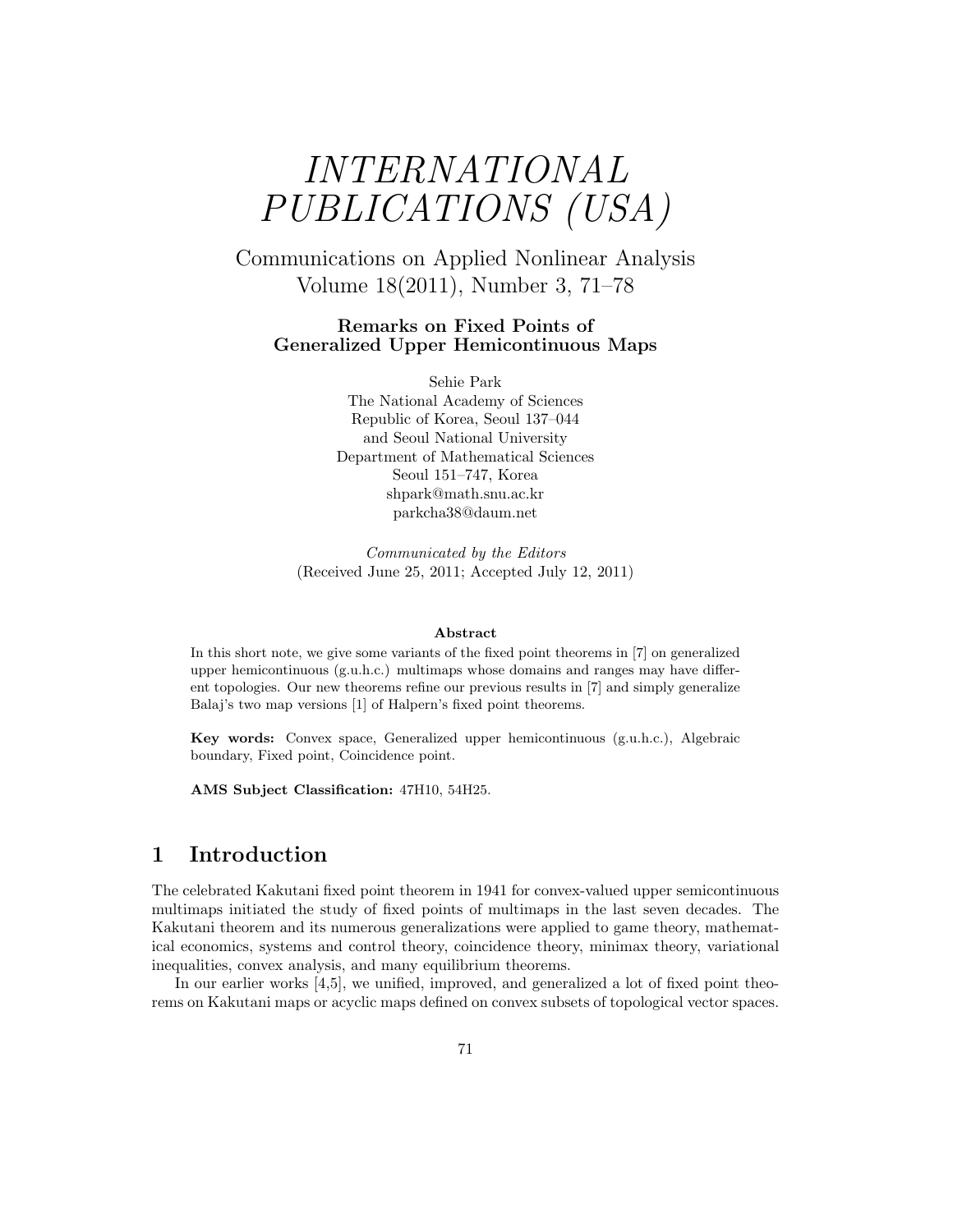One of the main fixed point theorems in [5] concerns with convex-valued generalized upper hemicontinuous maps whose domains and ranges may have different topologies. Moreover, in our previous work [7], we obtained some refined and generalized versions of main theorems in [4,5] with slightly different proofs. Consequently, we gave there new fixed point theorems on generalized upper hemicontinuous multimaps whose domains and ranges may have different topologies and these include known theorems appeared in almost 50 published works.

Almost same time to [7], Balaj [1] obtained a unified generalization of two fixed point theorems of Halpern [3] and applied it to a coincidence theorem and a minimax inequality. Note that Balaj's theorem is a two map version and, on the surface, seems to be not related to the results in [7].

Our aim in this paper is to reformulate the main results of [7] to include Balaj's results for two maps. Actually, these results are simple refined versions of the corresponding ones in [7] and simply generalize Balaj's two map versons [1] of Halpern's fixed point theorems.

In this paper, we assume all topological spaces are Hausdorff. Moreover, for simplicity, all topological vector spaces (t.v.s.) are real, contrary to our previous work [7].

#### 2 Preliminaries

A *convex space*  $X$  is a nonempty convex set equipped with any topology that induces the Euclidean topology on the convex hulls of its finite subsets. A nonempty subset  $L$  of a convex space X is called a *c-compact set* if for each finite set  $S \subset X$  there is a compact convex set  $L_S \subset X$  such that  $L \cup S \subset L_S$ . Let  $[x, L]$  denote the closed convex hull of  $\{x\} \cup L$  in X, where  $x \in X$ .

Any multimap (simply, map) is assumed to be nonempty valued. For a topological space X and a t.v.s. E with its topological dual  $E^*$ , a multimap  $F: X \to 2^E$  is said to be

(i) upper semicontinuous (u.s.c.) if for each  $x \in X$  and open neighborhood V of  $F(x)$  in E, there exists an open neighborhood U of x in X such that  $F(U) \subset V$ ;

(ii) upper demicontinuous (u.d.c.) if for each  $x \in X$  and open half-space H in E containing  $F(x)$ , there exists an open neighborhood U of x in X such that  $F(U) \subset H$ ;

(iii) upper hemicontinuous (u.h.c.) if for each  $p \in E^*$  and for any real  $\alpha$ , the set  $\{x \in X :$  $\sup p(F(x)) < \alpha$  is open in X; and

(iv) generalized u.h.c.  $(g.u.h.c.)$  if for each  $p \in E^*$ , the set  $\{x \in X : \sup p(F(x)) \geq p(x)\}\$ is closed in X.

Note that  $(i) \Rightarrow (ii) \Rightarrow (iii) \Rightarrow (iv)$ . In our earlier works [4,7], we unified a large number of generalizations of the Kakutani theorem to maps of the above-mentioned types.

Recall that a real function  $q: X \to \mathbf{R}$  on a topological space X is lower [resp., upper] semicontinuous (l.s.c.) [resp., u.s.c.] if  $\{x \in X : g(x) > r\}$  [resp.,  $\{x \in X : g(x) < r\}$ ] is open for each  $r \in \mathbf{R}$ . If X is a convex set, then g is quasiconcave [resp., quasiconvex] if  ${x \in X : g(x) > r}$  [resp.,  ${x \in X : g(x) < r}$ ] is convex for each  $r \in \mathbb{R}$ .

We use the following form of the existence theorem of maximizable quasiconcave functions on convex spaces due to Park and Bae [9].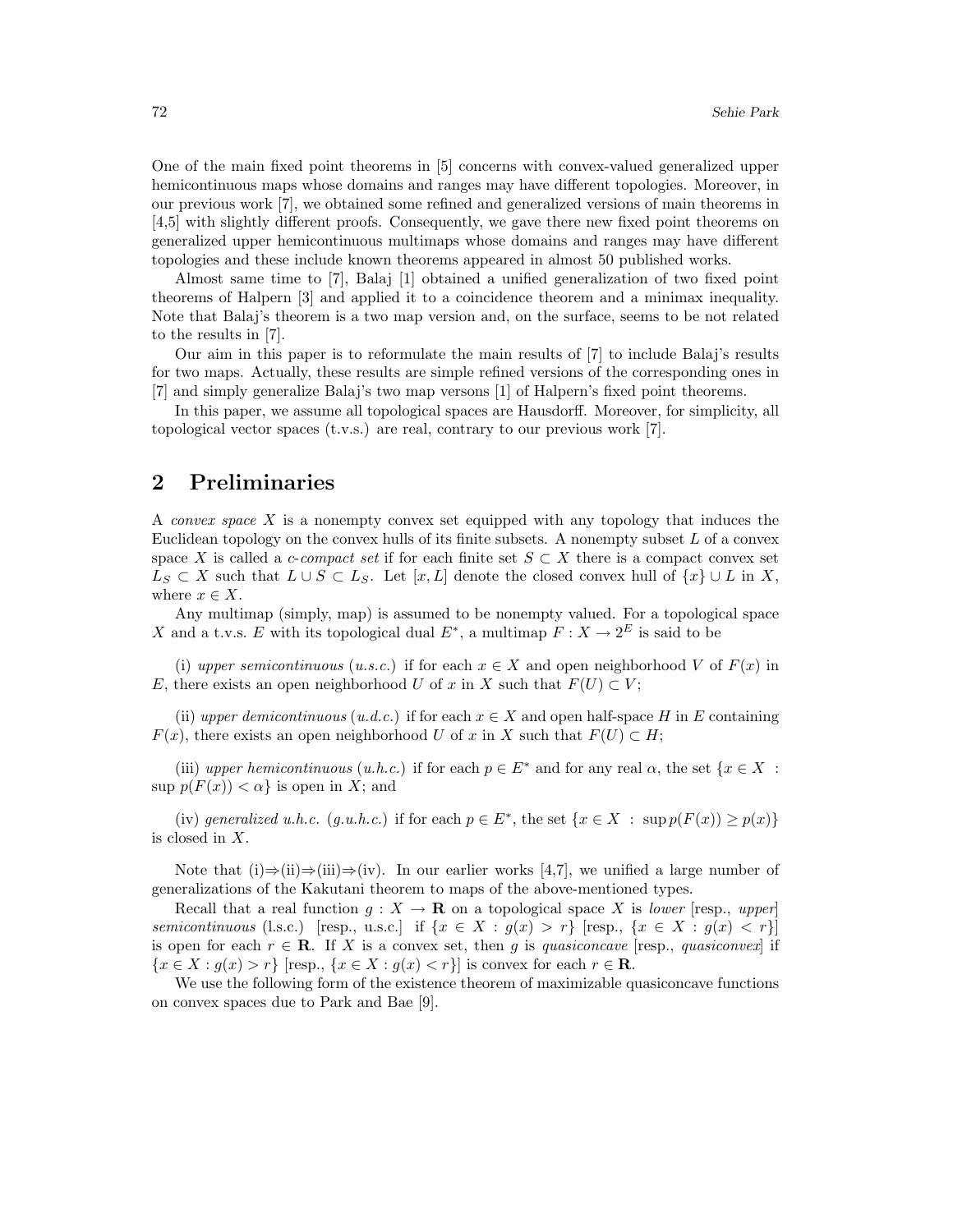**Theorem 0.** Let X be a convex space and  $\widehat{X}$  the set of all u.s.c. quasiconcave real functions on X. Suppose that

- (0.1) for each  $x \in X$ ,  $T(x) \supset S(x) \neq \emptyset$  and  $T(x)$  is a convex subset of  $\widehat{X}$ ;
- $(0.2)$  for each  $g \in \widehat{X}$ ,  $S^-(g)$  is open in X; and

(0.3) there exists a c-compact set  $L \subset X$  and a nonempty compact set  $K \subset X$  such that for every  $x \in X \setminus K$  and  $g \in T(x)$ ,  $g(x) < \max g[x, L]$ .

Then there exist an  $\overline{x} \in K$  and  $a \circ g \in T(\overline{x})$  such that  $g(\overline{x}) = \max g(X)$ .

Let X be a subset of a t.v.s. E and  $x \in E$ . The inward and outward sets of X at x,  $I_X(x)$ and  $O_X(x)$ , are defined by Halpern [3] as follows:

$$
I_X(x) = x + \bigcup_{r>0} r(X - x), \quad O_X(x) = x + \bigcup_{r<0} r(X - x).
$$

For any  $p \in E^*$  and  $U, V \subset E$ , let

$$
d_p(U, V) = \inf\{|p(u - v)| \ : \ u \in U, \ v \in V\}.
$$

Bd. Int. and  $\overline{\phantom{a}}$  denote the boundary, interior, and closure, resp., with respect to E.

#### 3 Main results

We had the following [7, Theorem 1] by applying Theorem 0. We give its proof for completeness.

**Theorem 1.** Let  $X$  be a convex space,  $L$  a c-compact subset of  $X$ ,  $K$  a nonempty compact subset of X, E a t.v.s. containing X as a subset, and  $F: X \to 2^E$ . Suppose that, for each  $p \in E^*,$ 

 $(1.0)$   $p|_X$  is continuous on X;

(1.1)  $X_p = \{x \in X : \sup p(F(x)) \ge p(x)\}\$ is closed in X;

(1.2)  $x \in K$  and  $p(x) = \max p(X)$  implies  $x \in X_p$ ; and

(1.3)  $x \in X \setminus K$  and  $p(x) = \max p[x, L]$  implies  $x \in X_p$ . Then there exists an  $x \in \bigcap \{X_p : p \in E^*\}.$ 

**Proof.** Note that  $E^* \subset \widehat{X}$  by (1.0). For each  $x \in X$ , define

$$
S(x) = \{ p | x : p \in E^* \text{and } \sup p(F(x)) < p(x) \}.
$$

Then  $S(x)$  is a convex subset of  $\hat{X}$ . Suppose that  $S(x) \neq \emptyset$  for each  $x \in X$ ; that is, for each  $x \in X$ , there exists a  $p \in E^*$  such that  $x \notin X_p$ . Note that, for each  $g \in \widehat{X}$ ,

$$
S^{-}(g) = \{ x \in X : \sup p(F(x)) < p(x) \} = X \setminus X_p
$$

if  $g = p|_X$  for some  $p \in E^*$  and

$$
S^-(g) = \emptyset \quad \text{if} \quad g \notin \{p|_X : p \in E^*\}.
$$

Then  $S^-(g)$  is open in X for each  $g \in \hat{X}$  by (1.1). Therefore, (0.1) and (0.2) are satisfied. Further, (1.3) implies (0.3). In fact, for every  $x \in X \setminus K$  and  $p \in E^*$  satisfying sup  $p(F(x))$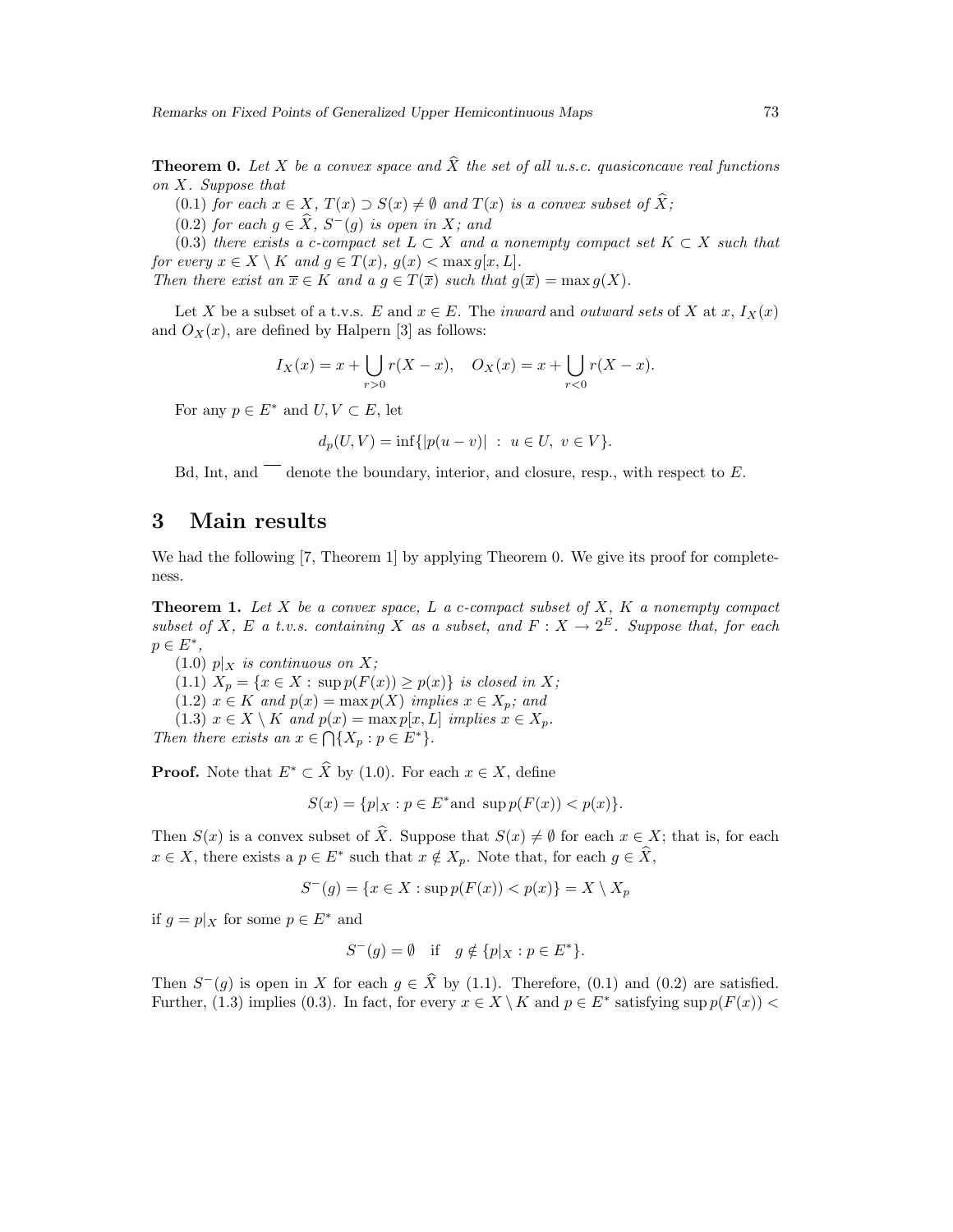$p(x)$ , we have  $x \notin X_p$ . Therefore,  $p(x) < \max p[x, L]$  by (1.3). Now, by applying Theorem 0, there exist an  $\overline{x} \in K$  and a  $p \in E^*$  such that  $p|_X \in S(\overline{x})$  and  $p(\overline{x}) = \max p(X)$ . Note that  $p|_X \in S(\overline{x})$  implies  $\overline{x} \notin X_p$ . This contradicts (1.2).

Remarks. 1. As we noted in [5], in Theorem 1, we do not require any concrete connection between topologies of  $X$  and  $E$  except

(1.0)  $p|_X \in \widehat{X}$  (since  $p|_X$  is continuous on X) for all  $p \in E^*$ .

In order to assure the continuity of  $p|_X$  for all  $p \in E^*$ , it is sufficient to assume that

(i) as a convex space, X has any topology finer than the relative weak topology with respect to  $E$ , and

(ii) E has any topology finer than its weak topology.

This is why there have appeared fixed point theorems on maps whose domains and ranges have different topologies.

2. If F is u.h.c., then F satisfies the "continuity" condition (1.1) for all  $p \in E^*$ , but not conversely; see [5]. So, any map F satisfying  $(1.1)$  is called to be *generalized u.h.c.* 

3. The "boundary" condition (1.2) is equivalent to the following:

$$
(1.2)' x \in K
$$
 and  $p(x) = \max p(\overline{I_X(x)})$  implies  $x \in X_p$ .

In fact,  $p(x) = \max p(X)$  is equivalent to  $p(x) = \max p(\overline{I_X(x)})$ .

Let X be a nonempty convex subset of a vector space E. Following Fan  $[2]$ , the *algebraic* boundary  $\delta_E(X)$  of X in E is the set of all  $x \in X$  for which there exists  $y \in E$  such that  $x + ry \notin X$  for all  $r > 0$ . If E is a t.v.s., the topological boundary Bd  $X = Bd_E X$  of X is the complement of Int<sub>E</sub>X in  $\overline{X}$ . It is known that  $\delta_E(X) \subset \text{Bd } X$  and in general  $\delta_E(X) \neq \text{Bd } X$ .

Moreover, the "boundary" condition  $(1.2)'$  is equivalent to the following:

 $(1.2)''$   $x \in K \cap \delta_E(X)$  and  $p(x) = \max p(\overline{I_X(x)})$  implies  $x \in X_p$ .

In fact, if  $x \in K \setminus \delta_F(X)$  and  $p(x) = \max p(\overline{I_X(x)})$ , then for any  $y \in E$ , there exists an  $r > 0$  such that  $x + ry \in X$  and hence  $p(x) \geq p(x + ry)$ , which readily implies  $p(y) \leq 0$  or  $p = 0$ . This contradicts the arbitrariness of p. Therefore, (1.2) is trivially satisfied.

4. The "coercivity" or "compactness" condition (1.3) is equivalent to the following:

$$
(1.3)' x \in X \setminus K
$$
 and  $p(x) = \max p(\overline{I_L(x)})$  implies  $x \in X_p$ .

In fact,  $p(x) = \max p[x, L]$  is equivalent to  $p(x) = \max p(\overline{I_L(x)})$ . Note that if X itself is compact (that is, if  $X = K$ ), then  $(1.3)'$  holds trivially.

Let  $cc(E)$  denote the set of nonempty closed convex subsets of E and  $kc(E)$  the set of nonempty compact convex subsets of E.

From Theorem 1, we have the following basic fixed point theorem:

**Theorem 2.** Under the hypothesis of Theorem 1, further suppose that there is a map  $G$ :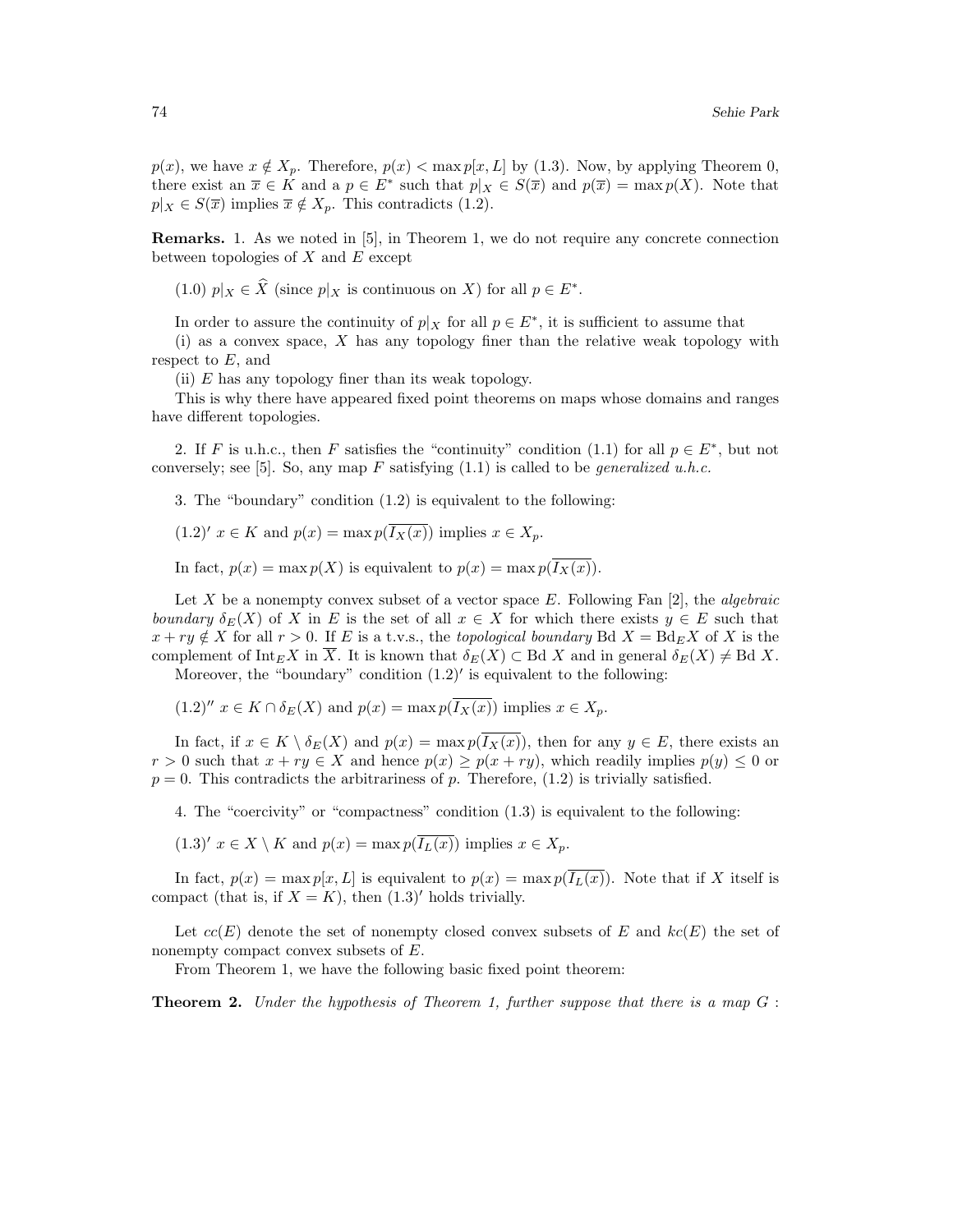$X \to 2^E$  such that  $F \subset G$  and either (A)  $E^*$  separates points of E and  $G: X \to kc(E)$ ; or (B) E is locally convex and  $G: X \to cc(E)$ . Then there exists an  $x \in X$  such that  $x \in G(x)$ .

**Proof.** By Theorem 1, there exists an  $x \in \bigcap \{X_p : p \in E^*\}$ . Suppose that  $x \notin G(x)$ . Then under the assumptions  $(A)$  or  $(B)$ , the standard separation theorems on a t.v.s. assure the existence of a  $p \in E^*$  satisfying sup  $p(G(x)) < p(x)$ . Since  $F \subset G$  implies  $F(x) \subset G(x)$ , we have  $\sup p(F(x)) \leq \sup p(G(x)) < p(x)$ . Hence,  $x \notin X_p$ , which is a contradiction.

Remarks 1. Using the method in [5], we can reformulate Theorem 2 to a coincidence theorem and an existence theorem for critical points or zeros of multimaps.

2. In case  $F = G$ , note that  $x \in F(x)$  if and only if  $x \in \bigcap \{X_p : p \in E^*\}$ . This is a useful information on the location of a fixed point.

3. In case  $F = G$ , Theorem 2 reduces to [7, Theorem 2].

From Theorem 2, we obtain the following more visualizable geometric form of a fixed point and surjectivity theorem, which generalizes [4, Theorem 6] and refines [5, Theorem 2], [7, Theorem 3]:

**Theorem 3.** Let  $X$  be a convex space, L a c-compact subset of  $X$ ,  $K$  a nonempty compact subset of X, E a t.v.s. containing X as a subset, and  $F, G: X \to 2^E$  such that  $F \subset G$  maps satisfying either

(A)  $E^*$  separates points of E and  $G: X \to kc(E)$ , or (B) E is locally convex and  $G: X \to cc(E)$ .

- (I) Suppose that for each  $p \in E^*$ ,  $(1.0)$   $p|_X$  is continuous on X; (3.1)  $X_p = \{x \in X : \inf p(F(x)) \leq p(x)\}\$ is closed in X; (3.2)  $d_p(F(x), \overline{I_X(x)}) = 0$  for every  $x \in K \cap \delta_E(X)$ ; and (3.3)  $d_p(F(x), I_L(x)) = 0$  for every  $x \in X \setminus K$ . Then there exists an  $x \in X$  such that  $x \in G(x)$ .
- (II) Suppose that for each  $p \in E^*$ ,  $(1.0)$   $p|_X$  is continuous on X; (3.1)'  $X_p = \{x \in X : \sup p(F(x)) \ge p(x)\}$  is closed in X;  $(3.2)' d_p(F(x), \overline{O_X(x)}) = 0$  for every  $x \in K \cap \delta_E(X)$ ; and  $(3.3)' d_p(F(x), \overline{O_L(x)}) = 0$  for every  $x \in X \setminus K$ . Then there exists an  $x \in X$  such that  $x \in G(x)$ . Further, if  $F = G$  is u.h.c., then  $F(X) \supset X$ .

**Proof.** In order to apply Theorem 2, we first show that  $(3.2) \implies (1.2)$ . Let  $x \in K \cap \delta_E(X)$ such that  $p(x) = \max p(X)$ . Suppose that  $\inf p(F(x)) > p(x)$ . Then for any  $v \in F(x)$ ,  $u \in X$ ,  $z = x + r(u - x) \in I_X(x)$ , and  $r > 0$ , we have

$$
|p(v - z)| = p(v - x) + rp(x - u) \ge p(v - x) = p(v) - p(x)
$$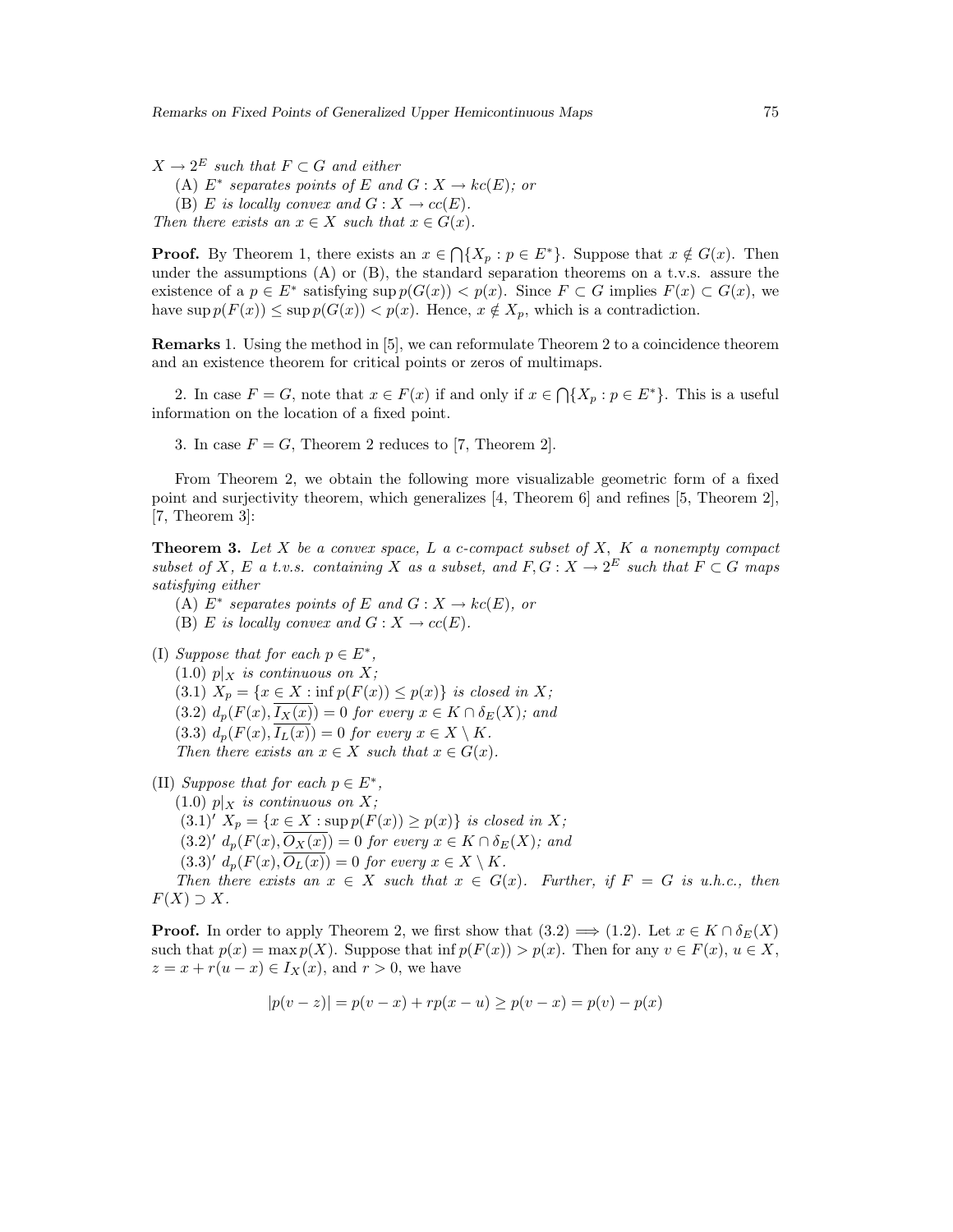and hence

$$
d_p(F(x), \overline{I_X(x)}) = d_p(F(x), I_X(x)) \ge \inf p(F(x)) - p(x) > 0.
$$

This contradicts (3.2). Therefore, we should have inf  $p(F(x)) \leq p(x)$  or  $x \in X_p$ . Hence, (1.2)'' holds.

Similarly, we can show that  $(3.3) \Longrightarrow (1.3)$ . Note that " $(3.1)$  holds for all p" is equivalent to " $(1.1) = (3.1)'$  holds for all p". Therefore, all of the requirements of Theorem 2 are satisfied. Now by Theorem 2, Case (I) follows.

For (II) consider  $2x - G(x)$  instead of  $G(x)$  in (I) as in [5], we can conclude that G has a fixed point. For the surjectivity result for u.h.c.  $F = G$ , let  $y \in X$ . Consider  $x \mapsto F(x) + x - y$ instead of  $F(x)$  and [y, L] instead of L in Case (II). Then there exists an  $x \in X$  such that  $x \in F(x) + x - y$ ; that is,  $y \in F(x)$ .

**Remarks** 1.  $(3.1)$  and  $(3.1)'$  are actually the same.

- 2. Note that the map  $x \mapsto F(x) + x y$  in the proof of Case (II) is u.h.c.
- 3. In case  $F = G$ , Theorem 3 reduces to [7, Theorem 3].

Actually, Theorem 3 is equivalent to [7, Theorem 3] in view of the following:

**Lemma.** Let X be a convex space and E is a t.v.s. If  $F: X \to 2^E$  is g.u.h.c. [resp., u.h.c.], then so is  $G := \overline{\text{co}} F : X \to 2^E$ .

**Proof.** For the g.u.h.c. case, let  $p \in E^*$ . We have to show  $\{x \in X : \sup p(\overline{\text{co}} F(x)) \geq p(x)\}\$ is closed whenever  $X_p = \{x \in X : \text{sup } p(F(x)) \geq p(x)\}\$ is closed. This suffices to show that  $\sup p(\overline{\text{co}} F(x)) = \sup p(F(x)).$ 

 $p(\text{co } F(x)) = \sup p(F(x))$ .<br>In fact, any  $y \in \text{co } F(x)$  can be expressed as  $y = \sum_{i=1}^{n} r_i y_i$  for some *n* with  $y_i \in F(x)$  and  $r_i > 0, \sum_{i=1}^n r_i = 1.$  Then

$$
p(y) = \sum_{i=1}^{n} r_i p(y_i) \le \sum_{i=1}^{n} r_i \sup p(F(x)) = \sup p(F(x))
$$

and hence sup  $p(\overline{co} F(x)) = \sup p(\overline{co} F(x)) = \sup p(F(x)).$ 

Similarly, for the u.h.c. case, we can show that  $\{x \in X : \sup p(\overline{\text{co}} F(x)) \geq \alpha\}$  for any real  $\alpha$  is closed whenever  $X_p = \{x \in X : \text{sup } p(F(x)) \geq \alpha\}$  is closed.

### 4 Generalizations of Balaj's results

From Theorem 3 and Lemma, we immediately obtain the following:

**Theorem 4.** Let K be a nonempty compact convex subset of a t.v.s. E on which  $E^*$  separates points and let  $F, G: K \to 2^E$  be two maps such that

(a)  $F \subset G$ ;

(b)  $F$  is  $g.u.h.c.;$ 

- (c) G has compact convex values;
- (d)  $F(y) \cap \overline{I_K(y)} \neq \emptyset$  [resp.,  $F(y) \cap \overline{O_K(y)} \neq \emptyset$ ] for each  $y \in K$ .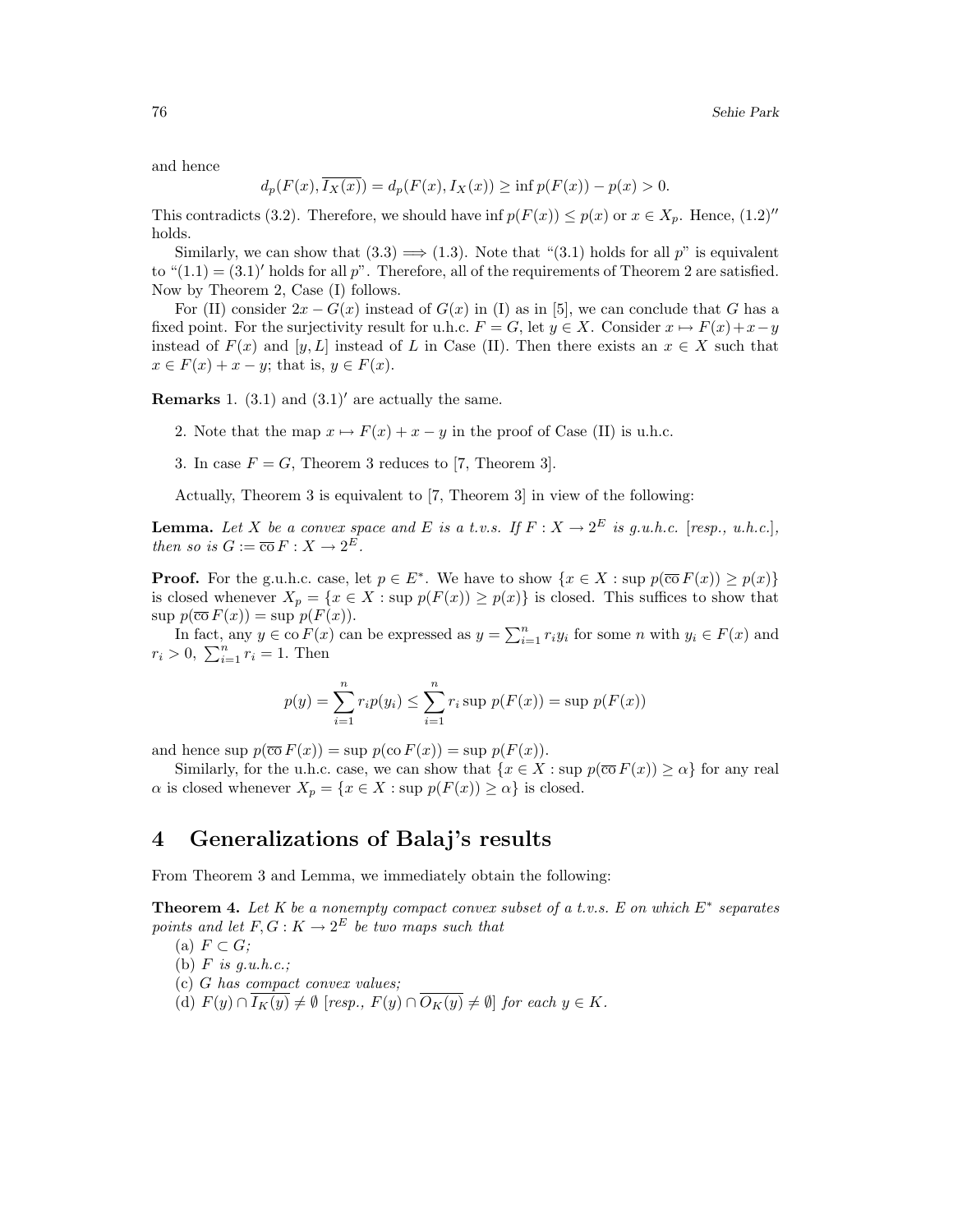Remarks on Fixed Points of Generalized Upper Hemicontinuous Maps 77

Then G has a fixed point  $y_0 \in K$ .

Balaj's unification [1, Theorem 3] of Halpern's theorems is a similar form of Theorem 4 where  $F$  is u.h.c. and  $E$  is locally convex (when  $G$  has closed convex values).

**Corollary 4.1.** Let K be a nonempty compact convex subset of a t.v.s. E on which  $E^*$ separates points and  $F: K \to 2^K$  a g.u.h.c. map. Then  $G := \overline{co} F: K \to 2^K$  has a fixed point.

**Proof 1.** Since  $G: K \to kc(K)$  and  $F \subset G$ , Theorem 2(A) with  $K = X$  works. **Proof 2.** By Lemma,  $G$  is also g.u.h.c. Hence Theorem 4 works.

In case  $F = G$ , Corollary 4.1 reduces to the following, which can be regarded the 2011 version of the Fan-Glicksberg fixed point theorem; see [6]:

Corollary 4.2. Let K be a nonempty compact convex subset of a t.v.s. E on which  $E^*$ separates points and  $F: K \to kc(K)$  a g.u.h.c. map. Then F has a fixed point.

From Theorem 4, we have the following coincidence result:

**Theorem 5.** Let C be a convex space, K a nonempty compact convex subset of a t.v.s. E on which  $E^*$  separates points,  $S: C \to 2^K$  a map such that  $S^-$  has a continuous selection  $f: K \to C$  and let  $F, G: C \to 2^E$  be two maps such that

- (a)  $F \subset G$ ;
- (b)  $F \circ f : K \to 2^E$  is g.u.h.c.;
- (c) G has compact convex values;
- (d)  $F(f(y)) \cap \overline{I_K(y)} \neq \emptyset$  [resp.,  $F(f(y)) \cap \overline{O_K(y)} \neq \emptyset$ ] for each  $y \in K$ .

Then S and G have a coincidence point  $x_0 \in C$ , that is,  $S(x_0) \cap G(x_0) \neq \emptyset$ .

**Proof.** Apply Theorem 4 with  $F \circ f$ ,  $G \circ f$  instead of  $F$ ,  $G$ , resp. Then the requirements (a)-(d) of Theorem 4 are satisfied. Hence, there exists an  $y_0 \in K$  such that  $y_0 \in G(f(y_0))$ . Let  $x_0 = f(y_0) \in S^-(y_0)$ . Then  $y_0 \in S(x_0) \cap G(x_0)$ .

Note that Balaj  $[1,$  Theorem 4 follows from Theorem 5, where  $S$  has convex fibers and and a companion map  $T: C \to 2^K$  such that  $T \subset S$ , T has open values in K and nonempty fibers. It is well-known that such  $S^-$  has a continuous selection; see [8]. Moreover, he assumed that (1) F is u.h.c. and hence so is  $F \circ f$ ; and (2) E is locally convex and G has closed convex values.

## References

- [1] M. Balaj, A unified generalization of two Halpern's fixed point theorems and applications, Numer. Funct. Anal. & Optimiz. 23(1&2) (2002), 105–111.
- [2] K. Fan, Extentions of two fixed point theorems of F. E. Browder, Math. Z. 112 (1969), 234–240.